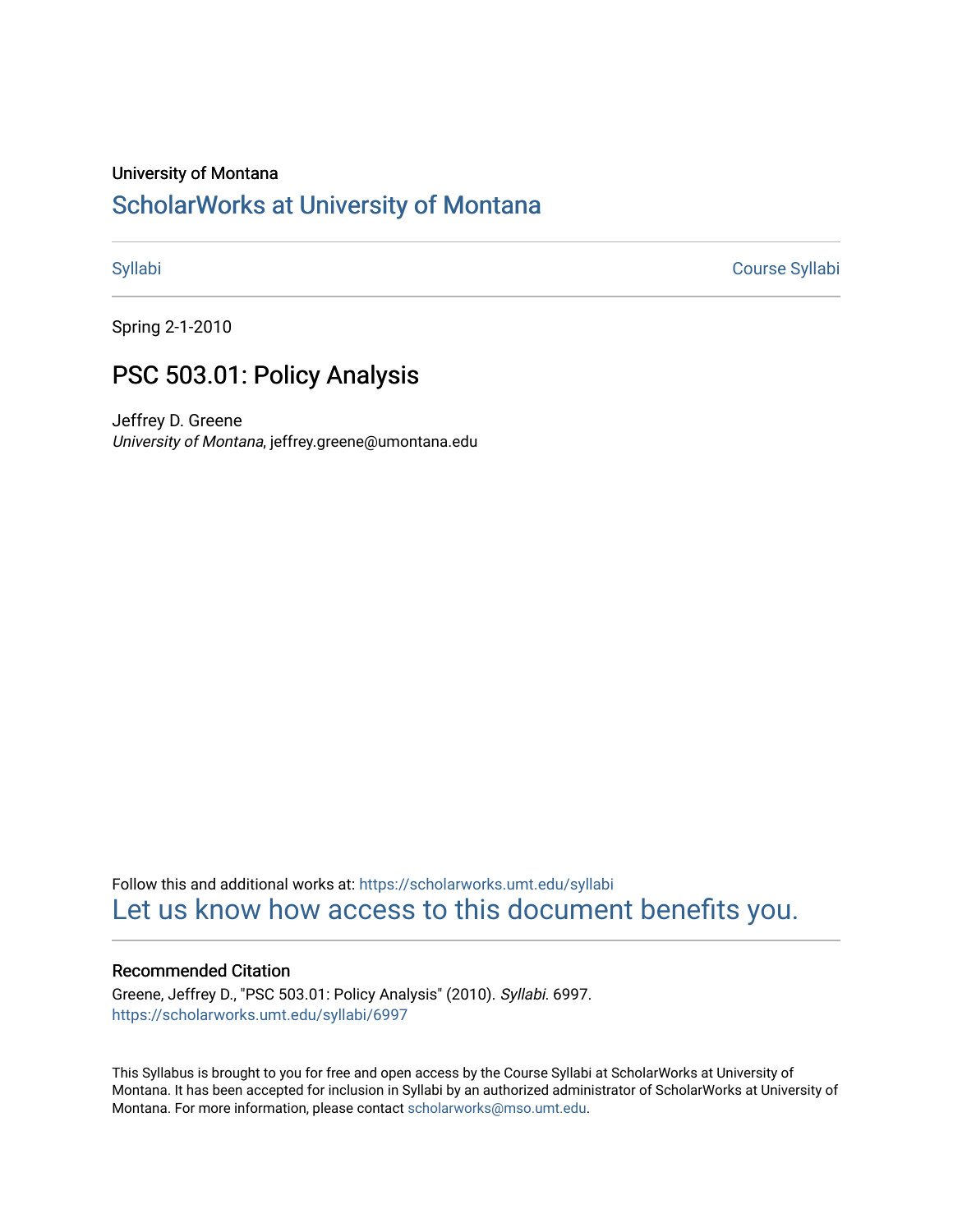# PSCI 503 Policy Analysis

# Masters of Public Administration Program / Spring 2010

### **LA 337 -- 4:10-6:30 (Tuesdays)**

#### **Professor:** Jeffrey Greene

#### **Telephone:** 243-6181 **/ Office:** LA 356 **/ Office Hours:** 3- 4 p.m. Tue/Wed

**E-mail:** [jeffrey.greene@umontana.edu](mailto:jeffrey.greene@umontana.edu) 

*The Spring 2010 Semester begins on Tuesday, January 26 and ends Friday, May 14.* 

*This class is open to graduate students from any graduate program at the University of Montana. Undergraduates must have the consent of the instructor to take this course.*

#### **TEXTS**

*Public Policy: An Evolutionary Approach, 3/e*, by Lester and Stewart (Students can use the 2/e of this book)

*Issues for Debate in American Public Policy, 10/e*, by The CQ Researcher (Supplemental reader)

**Public Policy: Theories, Models, and Concepts**, by McCool (Supplemental reader of classic articles; used for article summaries)

### **COURSE DESCRIPTION**

Public policy is one of the most exciting areas in political science and public administration. **PSCI 503** is designed to provide students with an overview of the public policy process and an overview of the history and evolution of policy studies. The course also provides an introduction to the fundamental theories, concepts, terms, and methodologies associated with policy analysis, and an introduction to the basic procedures used in conducting policy analysis.

The purpose of the course is to acquaint students with the complexities of public policy and policy analysis. The course is intended to provide students with an adequate background at a level of understanding appropriate for a variety of public sector employment settings. The course will blend theory and practice. Much of the course (the last five or six weeks) will be used discussing and analyzing a series of policy issues included in the Lester and Stewart text and the *Issues for Debate in American*  **Public Policy** text by Congressional Quarterly.

#### **Primary Objectives**

**Objective #1:** To provide students with a general understanding of public policy and policy analysis by reading and discussing classic and contemporary literature. Students will be exposed to the basic concepts, terms, and methodologies associated with policy studies. In this process, students will gain a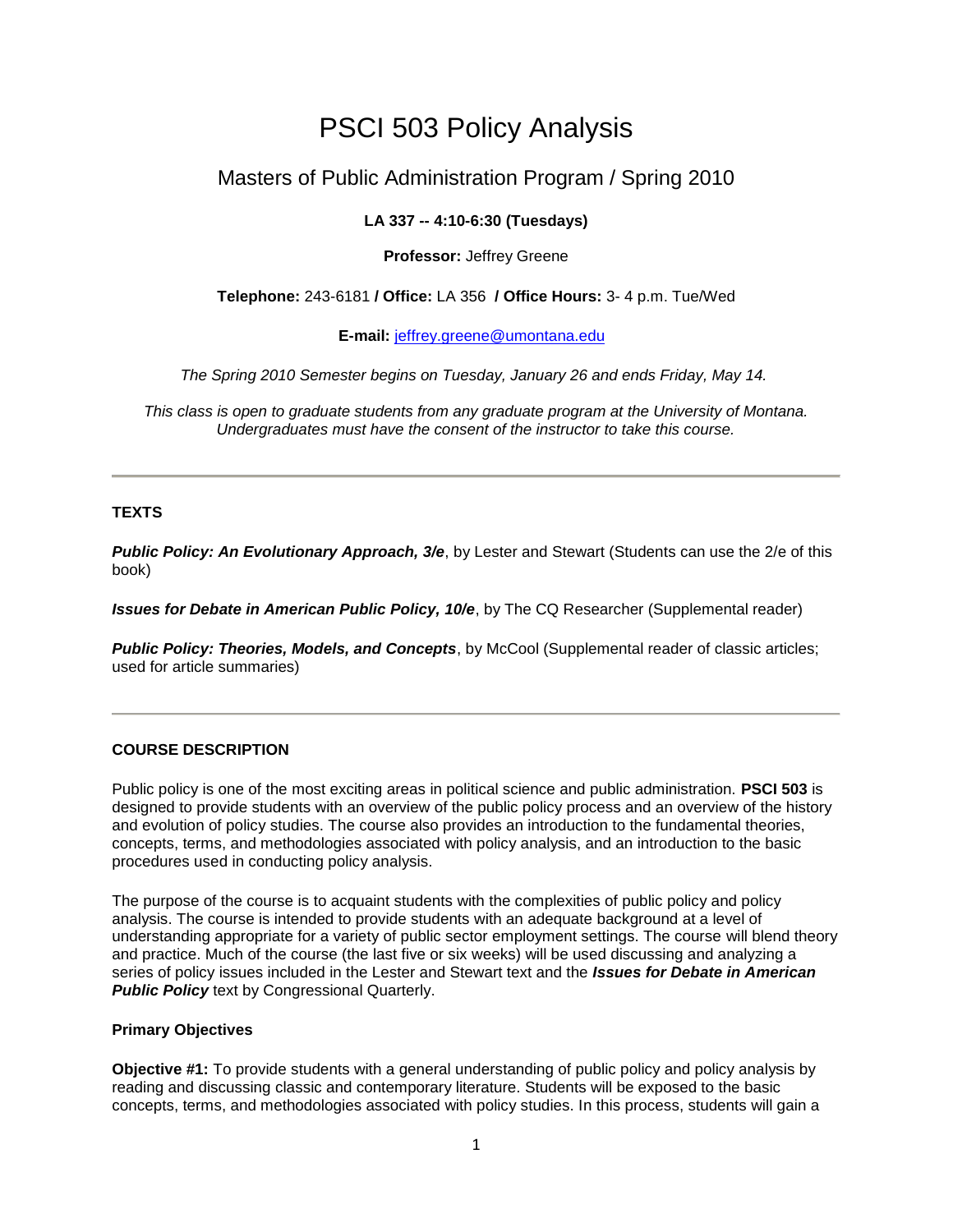general understanding of the history and evolution of policy studies. Students' proficiency will be measured via a class discussions. *The written, comprehensive exam that was used in the past, will not be used in this section of PSCI 503.*

**Objective #2:** To enhance students' ability to write concise reports pertaining to public policy. This objective will be accomplished by having students write article critiques and an 8-12 page policy summary. Details of these projects are explained later in the syllabus. Students' proficiency will be assessed via the written article critiques and the policy summary paper.

**Objective #3:** To provide students with the basic procedures used to conduct policy analysis. Students' proficiency in this area will be assessed by material included on the comprehensive exam. Students will also develop proficiency at "framing" policy issues. This idea is developed in the National Issue Forums books; you can view these booklets at Public Agenda, [www.publicagenda.org](http://www.publicagenda.org/) for a variety of policy issues.

Upon success completion of the course, students should be able to:

1). Demonstrate knowledge of the history and evolution of domestic public policy

2). Demonstrate an understanding of the fundamental terms and concepts associated with public policy and policy studies, including the various stages of the *policy cycle*

- 3). Demonstrate proficiency at writing concise reports that deal with complex material
- 4). Be able to construct a policy analysis design
- 5). Demonstrate a thorough understanding of a specific policy by writing a policy summary.
- 6). Demonstrate the ability to "frame" complex policy issues.

7). Demonstrate the ability to present a complex public policy problem in a presentation format to a group.

It should be stressed that **PSCI 503** contains many other secondary objectives. For example, oral communication skills and critical thinking skills are not primary objectives in **PSc 503** but are deeply embodied in the course. Additional and more specific learning objectives can be viewed at [PSCI 503](http://www.cas.umt.edu/polsci/faculty/greene/503Learningobjectives.htm)  [Learning Objectives.](http://www.cas.umt.edu/polsci/faculty/greene/503Learningobjectives.htm)

#### **REQUIREMENTS: POLICY PAPER, ARTICLE SUMMARIES, and ORAL PRESENTATION OF A PUBLIC POLICY ISSUE**

**Exam**

There is not a written, formal exam in PSCI 503.

#### **Article Critique Guidelines**

The McCool text contains a variety of articles that will be assigned to students on the first day of class. Part of designated classes will be used for brief oral summaries of the assigned articles. The articles will be assigned to "individual students" and a written summary should be prepared to hand out to the class. The critiques constitute 20 percent of one's final grade. *All students are expected to read all of the assigned articles for each class but only have to prepare a written critique for their pre-assigned article.*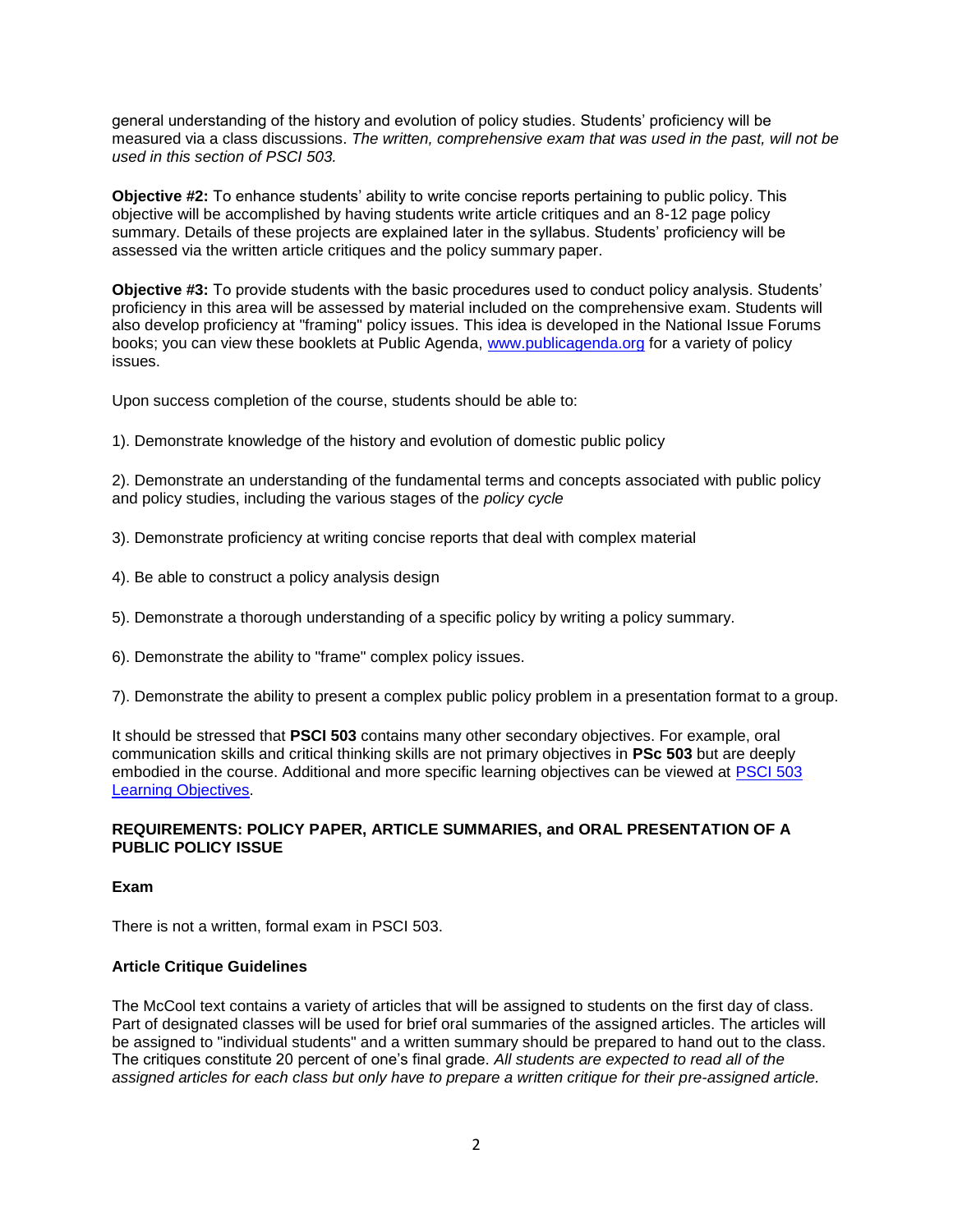Each student is responsible to have thoroughly read the article, be prepared to present an overview of the article, and be prepared to respond to questions from the instructor and the class. The total time of the presentation should be no longer than 5 minutes. There are some specific questions one should consider while reading the article and developing a summary.

1. What is the major subject and theme of the article?

- 2. What is the major question the author addresses?
- 3. What techniques, tools of analysis, or methods are employed by the author to answer the question?
- 4. What major points does the author make?
- 5. What does the author conclude? What suggestions are made?
- 6. What is the relevance of the article to theory or practice? (What does it mean?)

[Click here](http://www.cas.umt.edu/polsci/faculty/greene/samplearticlesummary.htm) for a sample article critique.

#### **Policy Presentations**

Each student will present a 30 minute presentation on a public policy issue. Students will select the policy, which must be approved to avoid replication by other students, and to ensure the policy areas is not too broad. This presentation is similar to what is used in PSCI 505 (the public budgeting class) but will consist of providing an overview of a policy, describing how the policy has been framed (or various ways it has been framed), a overview of the potential remedies to resolve the problem -- the pros and cons of the remedies. Students are encouraged to use PowerPoint or other presentation software.

Students may use the same policy that they plan to use for the take home exam. This policy does NOT have to be a broad policy, such as welfare or economic policy. It should be a narrow policy or a part of a much larger policy. For example, no one should select health care policy in America, but a person might select either the new prescription drug plan associated with Medicare or "providing prescription drugs for senior citizens," and examine the various proposals.

The last few sessions of the class will be used for presentations.

#### **Grade Weights**

Policy Paper............... 40% Due May 4 (Tuesday)

Policy Presentation......40% Due when scheduled during the final weeks of class

Article Critiques...........20% Due when presented in class

**Attendance and Participation:** Students are encouraged to attend and participate in class discussions. Poor attendance and poor quality or lack of participating in class discussions may affect one's final grade. Students are expected to miss no more than two classes during the semester.

# **COURSE OUTLINE and READINGS**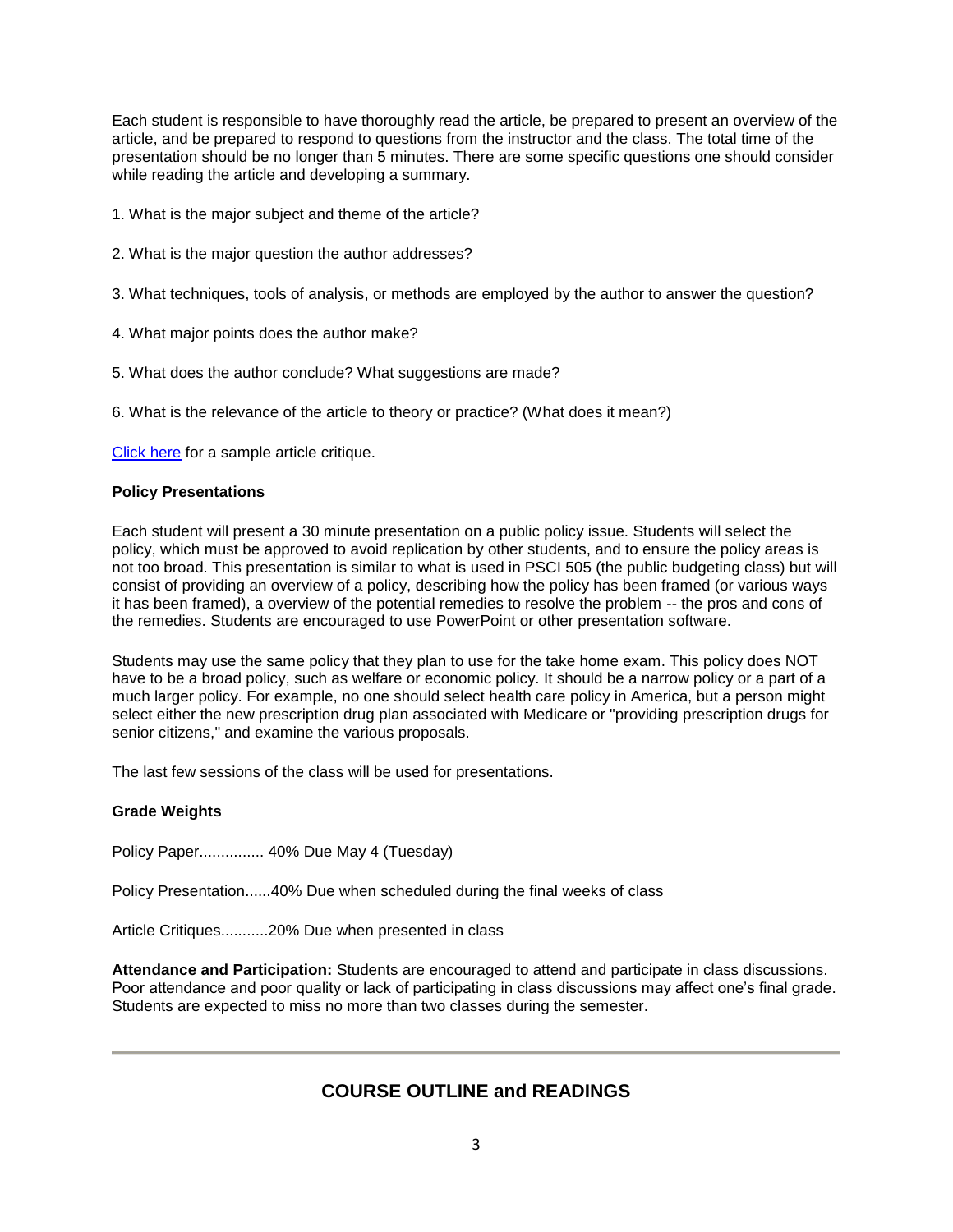#### *\* Note: we will move quickly through the first nine chapters of the Lester and Stewart textbook*

#### **PART I THE BASICS OF PUBLIC POLICY**

**Session 1: Introduction** / No readings assigned (January 26)

This is the introductory class and will cover some introduction to the various approaches and methods for conducting public policy.

**Session 2 Introduction**, **Background, and Context: What is Public Policy? What is Policy Analysis?** (February 2)

Lester & Stewart, Chapters 1,2

McCool, Sections 1,2

| Assigned Articles (McCool) |  |
|----------------------------|--|
|                            |  |

"Interest Groups and the Nature of the State" by Truman \_\_\_\_\_\_\_\_\_\_\_\_\_

"Three Types of Pluralism" by Kelso \_\_\_\_\_\_\_\_\_\_\_\_\_\_\_

"The Golden Era of Interest Group Pluralism" by Garson

"The Comparative Study of Political Elites" by Putnam

"A Critique of Elitist Theory of Democracy" by Walker \_\_\_\_\_\_\_\_\_\_\_\_\_\_\_\_\_\_\_\_\_\_\_\_\_\_

"The Political System Under Stress" by Easton \_\_\_\_\_\_\_\_\_\_\_\_\_\_\_\_

["Policy Science as Metaphysical Madness"](http://www.cas.umt.edu/polsci/faculty/greene/PSC503/Banfield.pdf) by Banfield \_\_\_\_\_\_\_\_\_\_\_\_\_\_\_\_\_\_\_\_\_\_

#### **Session 3 Approaches and Models** (February 9)

Lester & Stewart, Chapters 3,4

Assigned Articles (McCool)

"The Science of Muddling Through" by Lindblom \_\_\_\_\_\_\_\_\_\_\_\_\_\_\_\_

"Stages of the Policy Process" by Ripley \_\_\_\_\_\_\_\_\_\_\_\_\_\_\_\_\_\_\_

"Four Systems of Policy, Politics, and Choice" by Lowi \_\_\_\_\_\_\_\_\_\_\_\_\_\_\_\_

**Session 4 Analysis in the Policy Process: Agenda Setting and Policy Formulation** (February 16)

Lester & Stewart, Chapters 5,6

Assigned Articles (McCool)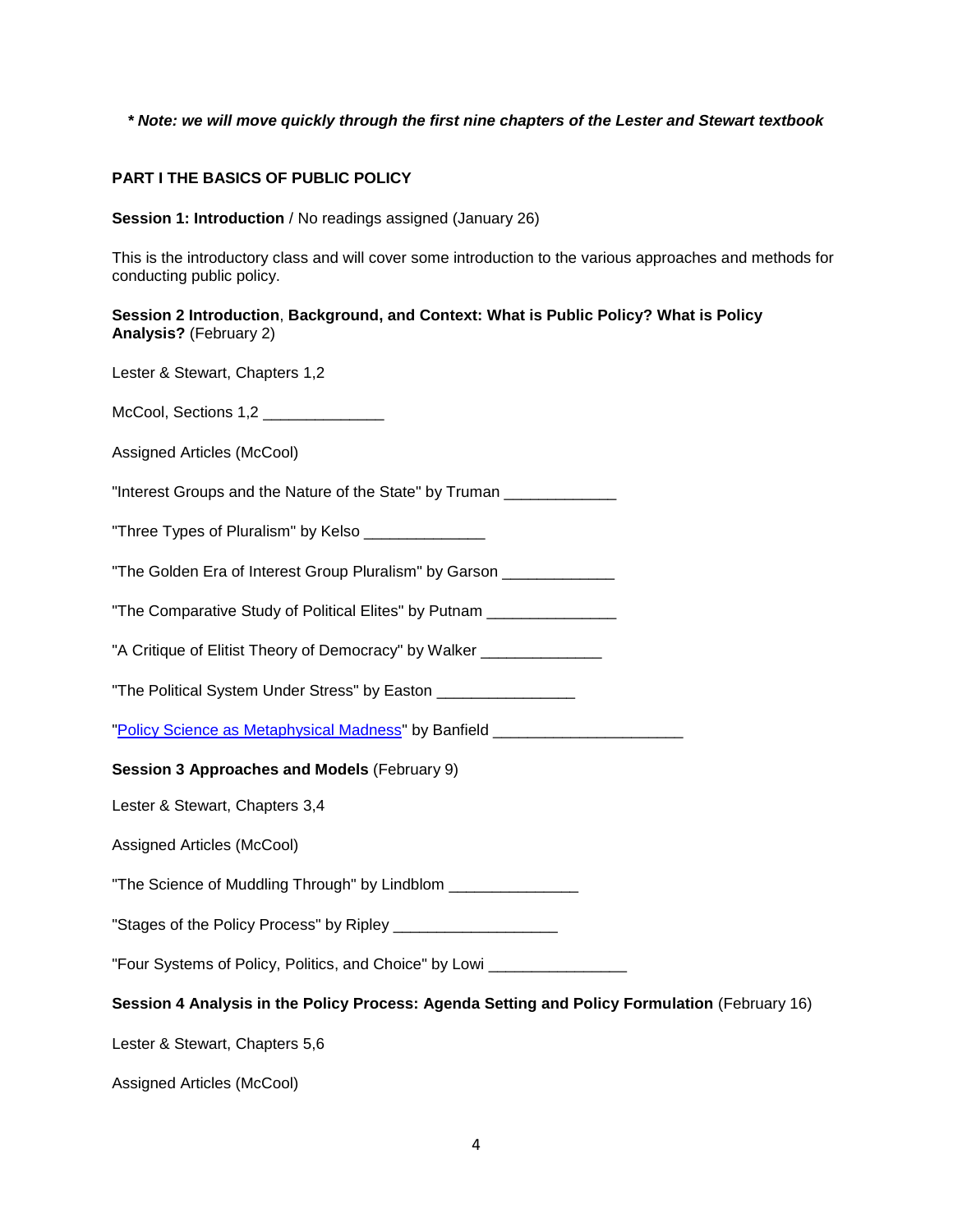| "Developing Public Policy Theory" by Greenberg, Miller, Mohr, and Vladeck ________________            |
|-------------------------------------------------------------------------------------------------------|
| "Typologies of Public Policy" by Steinberger ________________________________                         |
|                                                                                                       |
| "Fiscal Behavior of the Modern Democratic State by Mitchell ____________________                      |
| Session 5 Implementation, Evaluation, and Policy Change (February23)                                  |
| Lesser and Stewart: Chapters 7,8,9                                                                    |
| Assigned Articles (McCool)                                                                            |
| "The Subsystems in Perspective" by Freeman _________________                                          |
| "Issue Networks and the Executive Establishment" by Heclo ______________________                      |
| "Patterns of Influence among Committees, Agencies, and Interest Groups" by Hamm __________________    |
| "An Advocacy Coalition Framework of Policy Change and the Role of Policy Leaning Therein" by Sabatier |
| Section 6 of McCool                                                                                   |
| "Introduction: The Age of Dead Ideas?" by McCool ________________                                     |

"The Future: Theoretical Choices" by McCool \_\_\_\_\_\_\_\_\_\_\_\_\_\_

# **PART 2 ANALYZING POLICY CHOICES AND POLICY ISSUES**

### **Analyzing Public Policy Choices**

*This section will examine a variety of policies, including Education Policy, Welfare Policy, Crime Policy, and Environmental Policy from the Lester & Stewart text. Also, additional policies are included from the CQ Reader. In addition to what is assigned in the printed material, students will be required to read summaries and overviews provided by Public Agenda. Adobe files are available that provide the general summaries for Public Agenda's studies. Public Agenda is located at [http://www.publicagenda.org](http://www.publicagenda.org/)*

*Please note that only three policy chapters are included in the 3/e of Lester and Stewart. There are more policy chapters in the 2/e.* 

### **Session 6: Education Policy** (March 2)

Education Policy (Lester & Stewart, Chapter 10) and Education (Chapters 1 and 2 in the CQ Reader)

#1 "Student Aid" \_\_\_\_\_\_\_\_\_\_\_\_\_\_\_\_\_\_\_\_\_\_

#2 "Discipline in the Schools"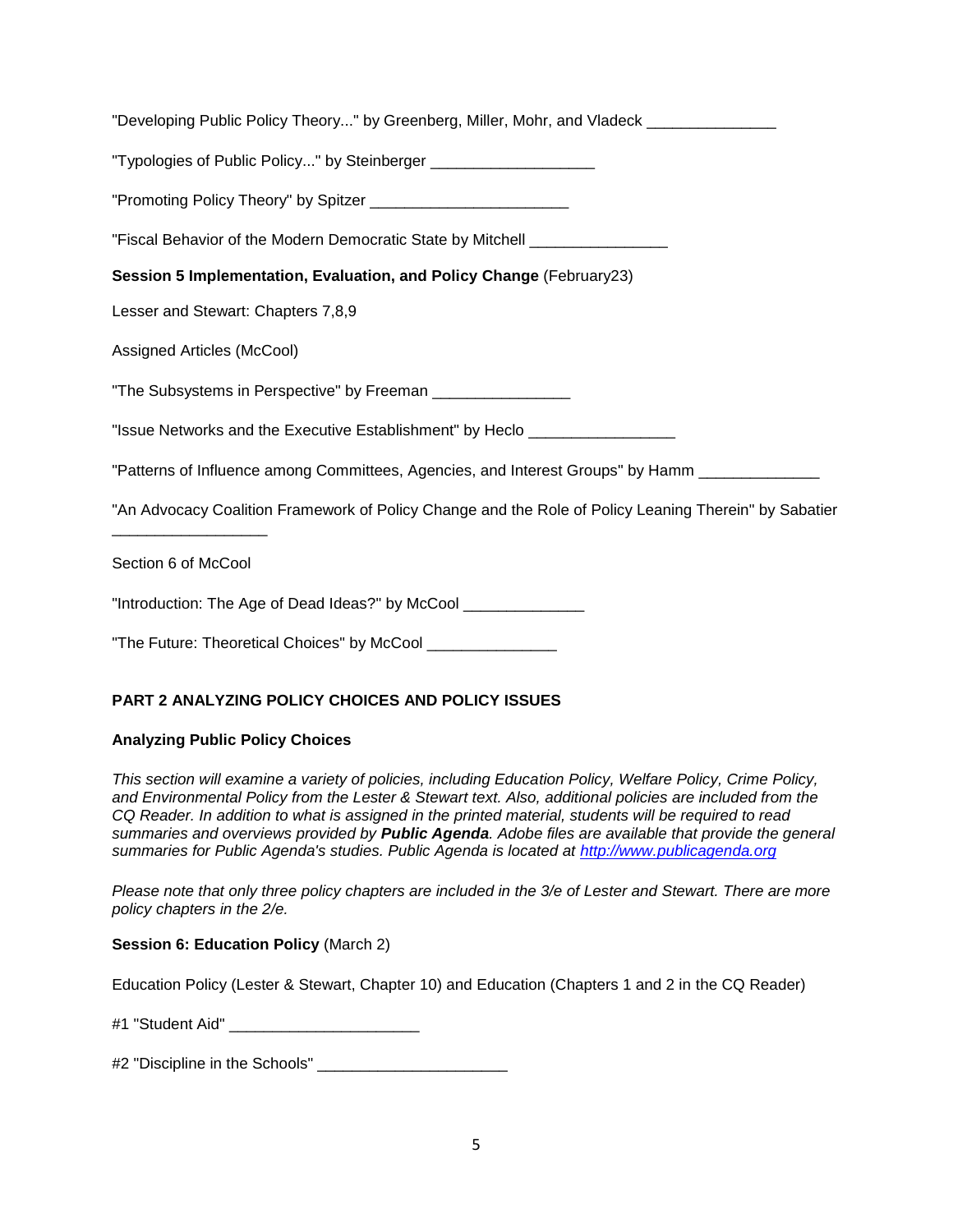Public Agenda's summary of [education policy](http://www.cas.umt.edu/polsci/faculty/greene/education.pdf) (Please note that some of the web links in this Adobe document no long work due to changes on Public Agenda's website).

**Session 7 Welfare Policy** (March 9)

Lester and Stewart, Chapter 11

Public Agenda's summary of [welfare policy:](http://www.cas.umt.edu/polsci/faculty/greene/welfare.pdf) (Please note that some of the web links in this Adobe document no long work due to changes on Public Agenda's website).

There is an [article](http://www.city-journal.org/html/12_1_why_we.html) that appears in *City Journal* by James Q. Wilson. It is an interesting article titled, "Why We Don't Marry." It is related to welfare policy. \_\_\_\_\_\_\_\_\_\_\_\_\_\_\_\_\_\_\_\_\_\_\_\_\_\_\_\_\_\_

#### **Session 8: Health Care Policy** (March 16)

No readings in Lester & Stewart

(Chapters 3 and 4 in the CQ Reader)

#3 "Reproductive Ethics" \_\_\_\_\_\_\_\_\_\_\_\_\_\_\_\_\_\_\_\_

#4 "Preventing Cancer " \_\_\_\_\_\_\_\_\_\_\_\_\_\_\_\_\_\_\_\_\_

Public Agenda's summary of [health care policy](http://www.cas.umt.edu/polsci/faculty/greene/healthcare.pdf) (Please note that some of the web links in this Adobe document no long work due to changes on Public Agenda's website).

["Ten years later, tobacco deal going up in smoke"](http://www.cas.umt.edu/polsci/faculty/greene/psc503/statestobacco.pdf) by Sullivan \_\_\_\_\_\_\_\_\_\_\_\_\_\_\_\_\_\_

#### **Session 9: Crime Policy** (March 23)

Lester & Stewart, Chapter 12 (2/e only), Chapter #6 (Gun Violence) and Chapters 10 and 11 in the CQ Reader. *There is not a chapter on crime in the 3/e of Lester and Stewart.*

#7 "Gun Right Debates" \_\_\_\_\_\_\_\_\_\_\_\_\_\_\_\_\_\_\_\_\_

#9 "Wrongful Convictions" \_\_\_\_\_\_\_\_\_\_\_\_\_\_\_\_\_\_\_\_\_\_

#14 "Mexico' Drug War" \_\_\_\_\_\_\_\_\_\_\_\_\_\_\_\_\_\_\_\_\_\_\_\_

#15 "Closing Guantanamo" \_\_\_\_\_\_\_\_\_\_\_\_\_\_\_\_\_\_\_\_\_

Public Agenda's summary of [crime policy](http://www.cas.umt.edu/polsci/faculty/greene/crime.pdf) (Please note that some of the web links in this Adobe document no long work due to changes on Public Agenda's website).

#### **Session 10: Spring Break March 28-April 2** *No Class*

#### **Session 11: Environmental Policy** (April 6)

Lester & Stewart, Chapter 13 in 2/e; Chapter 12 in 3/e; and Environment, Chapters 7, 8 and 9 in the CQ Reader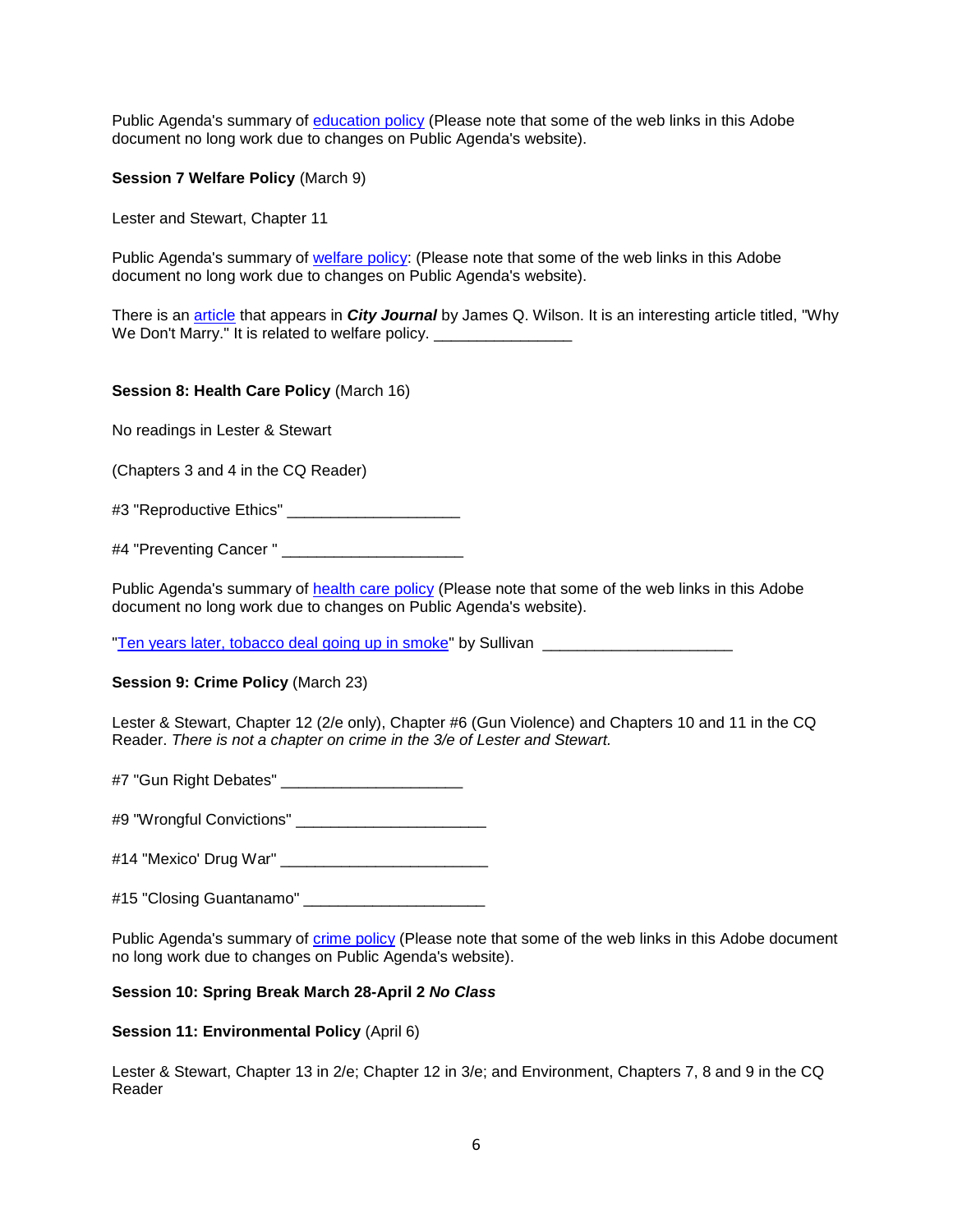#5 "Confronting Warming" \_\_\_\_\_\_\_\_\_\_\_\_\_\_\_\_\_\_\_

#6 "Reducing Your Carbon Footprint

Public Agenda's summary of [environmental policy](http://www.cas.umt.edu/polsci/faculty/greene/environment.pdf) (Please note that some of the web links in this Adobe document no long work due to changes on Public Agenda's website).

#### **Session 12: Business and the Economy** (April 13)

Business and the Economy in the CQ Reader, Chapters 12, 13, 14, and 16

#10 "Vanishing Jobs" \_\_\_\_\_\_\_\_\_\_\_\_\_\_\_\_\_\_\_\_\_\_\_

#11 "Financial Bailout" \_\_\_\_\_\_\_\_\_\_\_\_\_\_\_\_\_\_\_\_\_\_

#12 "Middle-Class Squeeze" \_\_\_\_\_\_\_\_\_\_\_\_\_\_\_\_\_\_\_\_\_\_\_\_

#13 "Auto Industry's Future"

Assigned Article (McCool)

"American Business, Public Policy, Case Studies, and Political Theory" by Lowi (McCool's book)

Public Agenda's summary of [economic policy](http://www.cas.umt.edu/polsci/faculty/greene/economy.pdf) (Please note that some of the web links in this Adobe document no long work due to changes on Public Agenda's website).

**Session 13: Presentations** (April 20) *Due to the size of the class, all five days will be needed for presentations* 

**Session 14: Presentations** (April 27)

**Session 15: Presentations** (May 4) *Policy papers are due; these are the written version of your presentation policies.* 

**Session 16: Presentations** (May 11) All work returned. **Please note that the class will likely meet in a different room if Exam Week is needed for presentations.** 

[Study Guide](http://www.cas.umt.edu/polsci/faculty/greene/psc503study.htm) and [PSCI 503 Learning Objectives](http://www.cas.umt.edu/polsci/faculty/greene/503Learningobjectives.htm) *(The learning objectives are considered to be part of the study guide. Although there will not be a traditional exam is this section, the learning objectives should be reviewed by all students.)*

The **final exam** was a "take home" exam in past. There is not an exam used this year but it can be downloaded or viewed at [Take Home Exam.](http://www.cas.umt.edu/polsci/faculty/greene/503exam2006.doc) (This file is a Microsoft Word document). The document is also available in [Adobe Acrobat](http://www.cas.umt.edu/polsci/faculty/greene/503exam2006.pdf) format. You may find the instructions and format of the this document useful in preparing your policy papers.

Click the following links for samples of past policy papers. [Sample 1](http://www.cas.umt.edu/polsci/faculty/greene/psc503/sample1.doc) [Sample 2](http://www.cas.umt.edu/polsci/faculty/greene/psc503/sample2.doc) (These are Word documents)